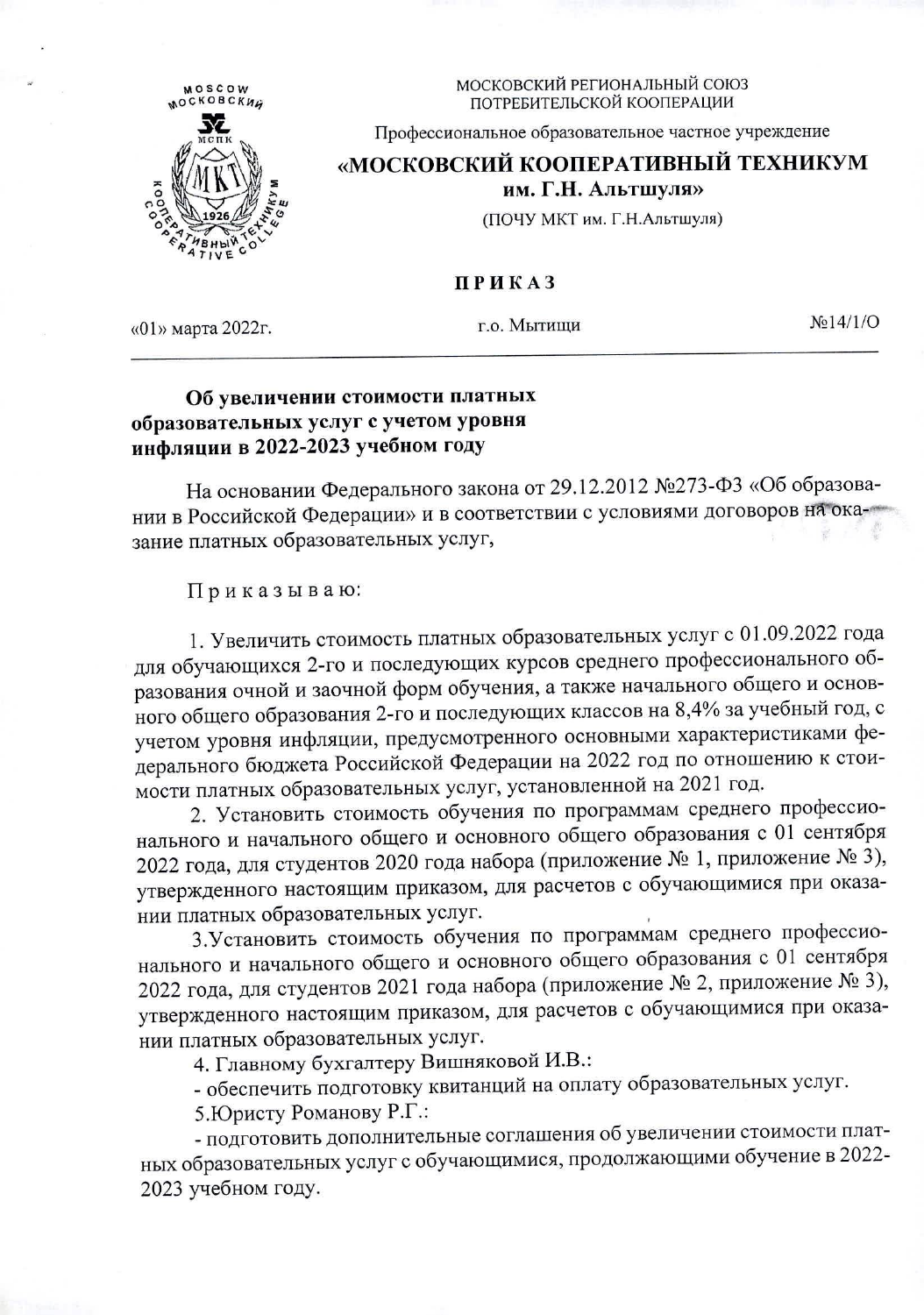6. Заместителю директора по УР Паркиной, заведующим отделениями: Юдиной С.В., Шульге А.М., Глушкиной О.А.:

- уведомить обучающихся и их законных представителей об увеличении стоимости обучения;

- обеспечить заключение дополнительных соглашений с обучающимися и их законными представителями, продолжающими обучение в 2022-2023 учебном году;

- передать заключенные дополнительные соглашения в учебную часть в срок до 05.07.2022 года с сопроводительным реестром.

7. Контроль за исполнением настоящего приказа оставляю за собой.

Директор

 $\int$ 

О.Е. Булеков